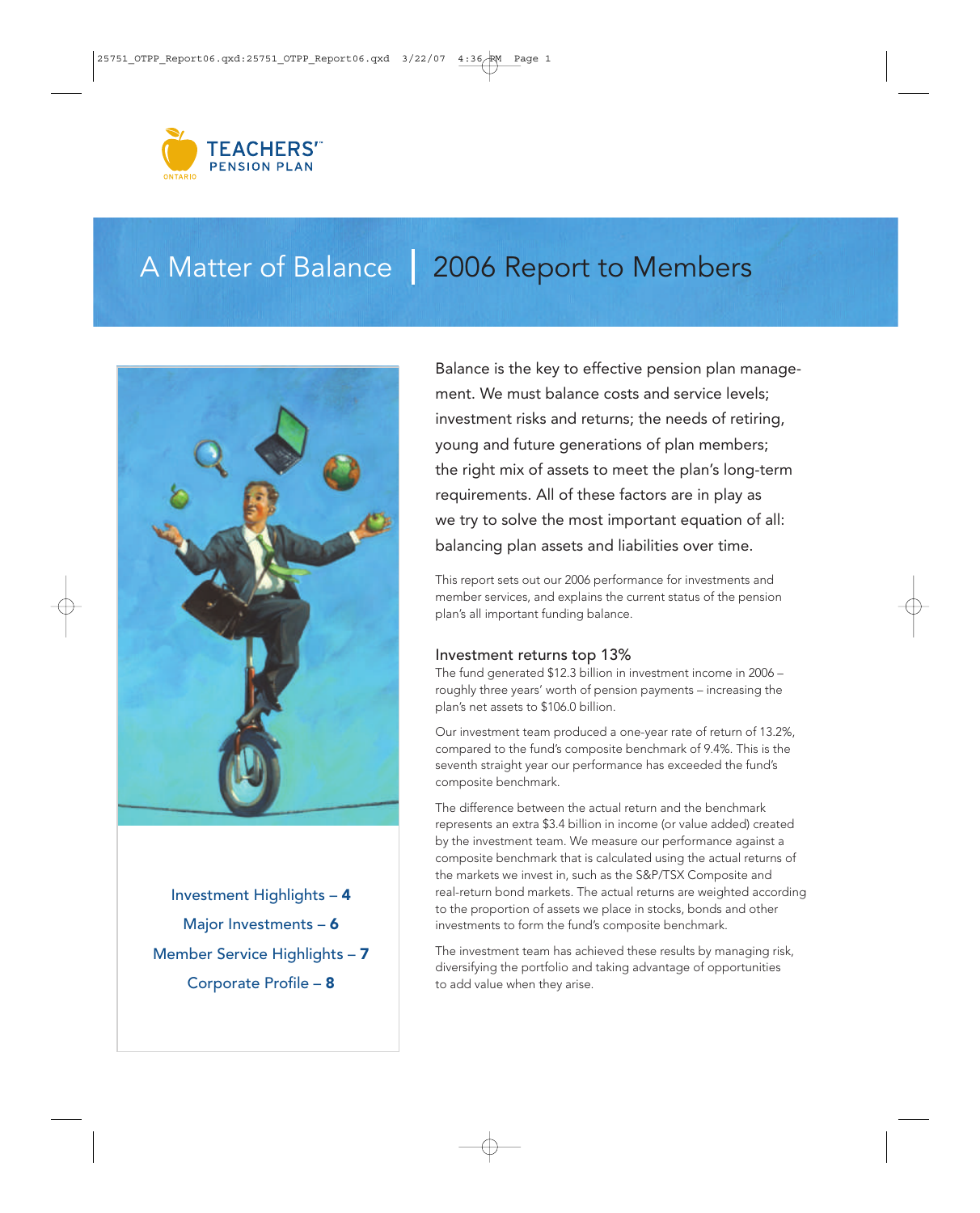



Outperforming the fund's benchmark has caused the fund to grow by an additional \$22.7 billion above market growth since 1990.

9

out of

10

### Plan members rate service 9 out of 10

Our Member Services team strives to improve service without increasing costs each year. In 2006, we continued to simplify our business processes and apply innovative technologies that offer more choice to plan members. We reduced costs to \$118 per member served, compared to \$122 in 2005, and maintained our strong 9.0 Quality Service Index (QSI) rating from plan members.

We use the QSI to determine whether we are meeting members' service expectations and needs. The QSI is a measurement of service satisfaction, based on quarterly surveys of plan members that are conducted by a third party.

Our 9 out of 10 rating remained unchanged from 2005.

#### Balancing the pension plan is an ongoing challenge

Maintaining the balance between the plan's current assets and what it will cost to pay pensions in the future is an ongoing challenge – one that requires a significant amount of time and attention.

Last June, the Ontario Teachers' Federation (OTF) and the Ontario government announced contribution increases to rectify a \$6.1 billion gap between the plan's assets and the cost of future pensions valued at January 2005. Contributions increased in January and will continue to increase each January until 2009.

While this action eliminated the shortfall measured at January 2005, a number of the factors that led to the 2005 shortfall are still with us: low interest rates, fewer contributors per retiree, and reduced prospects for investment earnings according to our modest outlook for stocks and bonds.

The outcome: a continuing imbalance in the plan's assets and future pension costs that may result in another shortfall next year. A funding valuation at January 1, 2007 showed a preliminary estimated shortfall of \$17.4 billion. Using the revised rate of return assumption approved for the last filed valuation (dated January 1, 2005), the plan would have a \$3.6 billion funding shortfall.

Without being able to predict real interest rates, it's impossible to tell what the plan's funding status will be in 2008. The January 1, 2008, funding valuation is due to be filed with provincial regulators by September 2008. If a shortfall persists, the plan sponsors will be required to take action to resolve it.

Rest assured pensions being paid to retired members and the value of your pension benefits earned to date cannot be reduced under Ontario's Pension Benefits Act.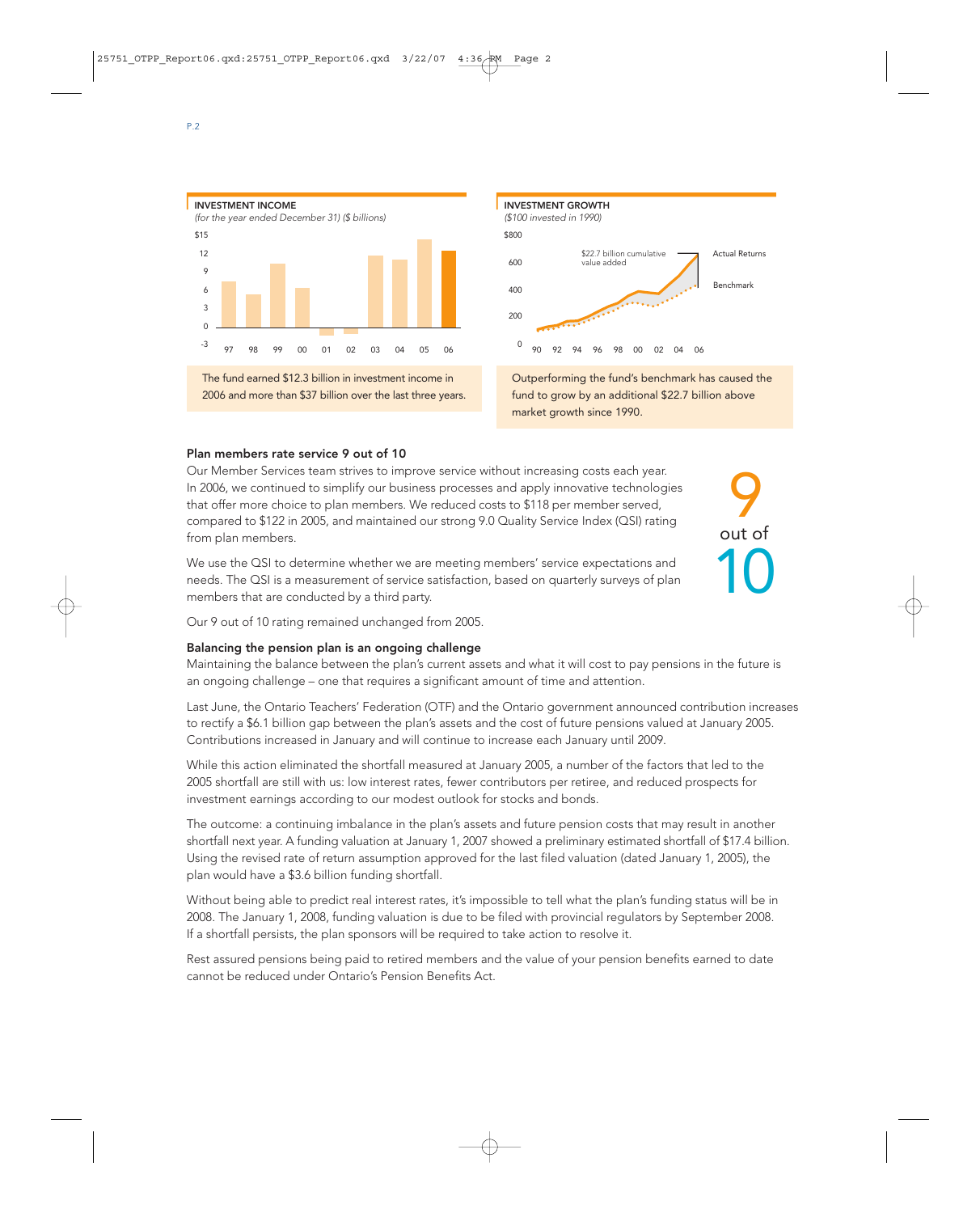

1 For retirement at age 58.

When real interest rates are low, the cost of future pensions is higher because the pension plan needs more money today to earn the value of pensions to be paid in the future.

### Survey on future funding decisions

As part of the 2005 funding valuation filing, the plan sponsors agreed that contributions cannot exceed 15% of base earnings.

This April, a survey of 2,500 working plan members will be conducted by POLLARA to find out how much members would be willing to contribute to maintain their current pension package. Members also will be asked to rank their preferences among some changes that could be made to pension plan provisions in the event of future shortfalls.

These changes might include, for example, one or more of the following options:

- reducing or eliminating cost-of-living increases on future service when there is a shortfall, and restoring increases when the funding status improves;
- decreasing the level of pension paid for future service (i.e., future credit earned after a plan change); and
- increasing the qualifying factor for an unreduced pension (currently an 85 factor, which is the sum of age plus years of service).

The survey is designed to give members the chance for input, which will help the OTF and the government plan for the future. A report on the survey results will be ready by the middle of 2007.

## In conclusion

Management remains committed to working with the board members to support the OTF and the government as they continue to seek options to manage ongoing funding issues. In this regard, we are fortunate to have four new members on the board. Jill Denham joined the board in 2006, and Hugh Mackenzie, Louis Martel and Jean Turmel joined in 2007.

I extend our appreciation to Carol Stephenson and Douglas Grant, who provided valued counsel to the board and retired at the end of 2006. Above all, I would like to gratefully acknowledge the significant contribution of former chair, Robert Korthals, during his 10 years on the board. Eileen Mercier, a board member since 2005, was named chair in January, and we look forward to working with her during the coming year.





Claude Lamoureux | President and Chief Executive Officer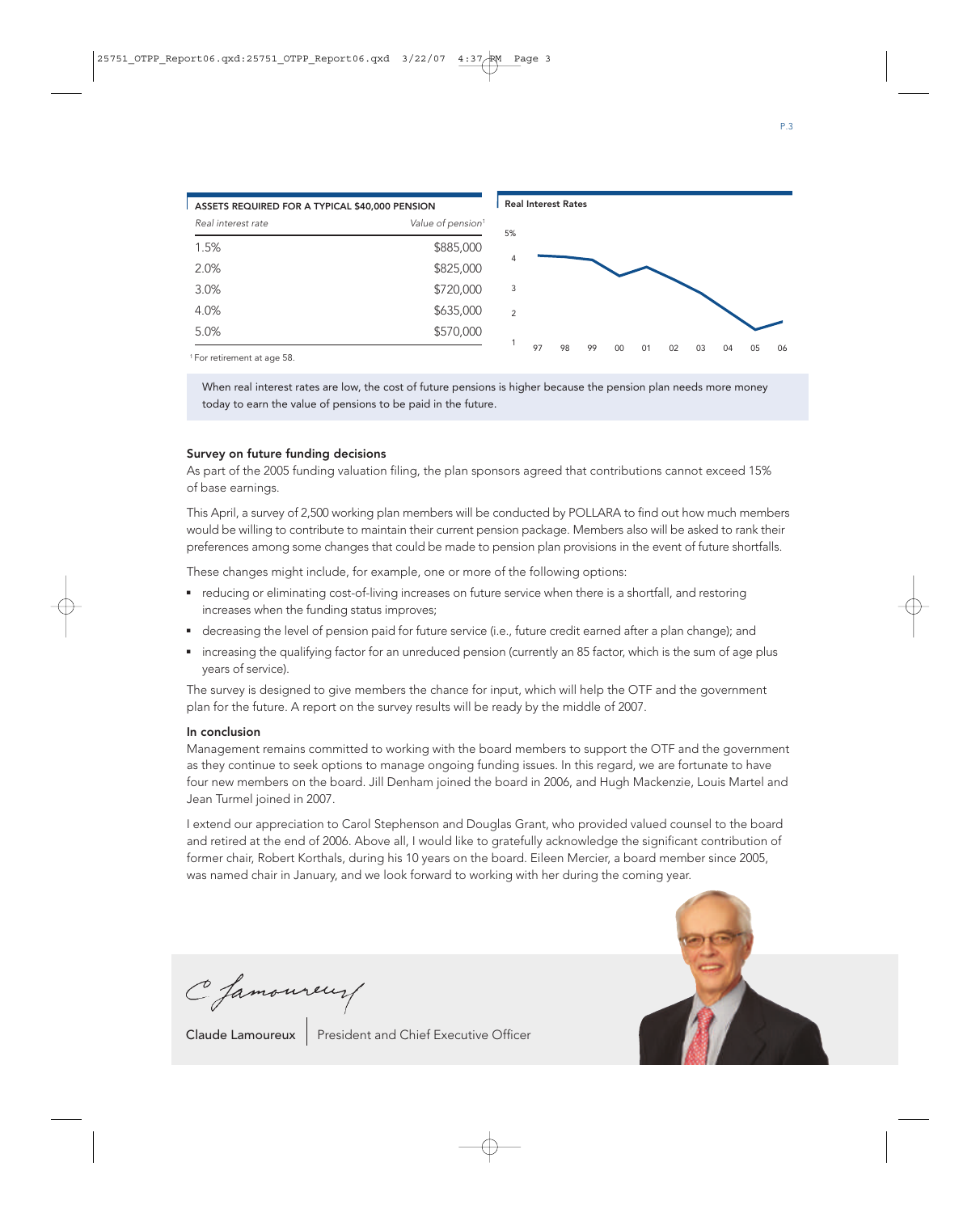# Investment Highlights

#### **GOAL**

Beat the fund's composite benchmark and maximize investment returns while taking on less risk

# Beating the benchmark



Since 1990, outperforming the fund's benchmark has added \$22.7 billion in extra value to the fund.





The amounts shown are the returns generated in excess of portfolio benchmarks, or "value added". Value added from real estate, managed by our subsidiary Cadillac Fairview, reflects the portfolio's capital appreciation in a strong property market.

# Maximizing returns



The fund performed well in 2006, but as shown on the adjacent table, recent returns are higher than historical averages.

# AVERAGE RATE OF RETURN AFTER INFLATION (percent) 1-year 10-year 50-year Canadian equities 15.4 7.8 5.6 Canadian long bond 1.5 7.1 3.5 Canadian inflation rate 1.6 2.0 4.1

Over the past 50 years, average real returns (after inflation) for equities have been much lower than recent returns. Equities have outperformed bonds by only 2.1% over the long term – consistent with our lower expectations.

#### RATES OF RETURN COMPARED TO BENCHMARK

| (percent)                       | 1-year | 1-year    |
|---------------------------------|--------|-----------|
|                                 | Return | Benchmark |
| Equities                        | 20.3   | 20.0      |
| Fixed income                    | 6.1    | 1.4       |
| Inflation-sensitive investments | 74     | 1.6       |
| <b>Total Fund</b>               | 13.2   | 94*       |

A list of the market benchmarks used for each asset class is available in our online annual report at www.otpp.com.

\* Composite benchmark weighted by the asset-mix policy.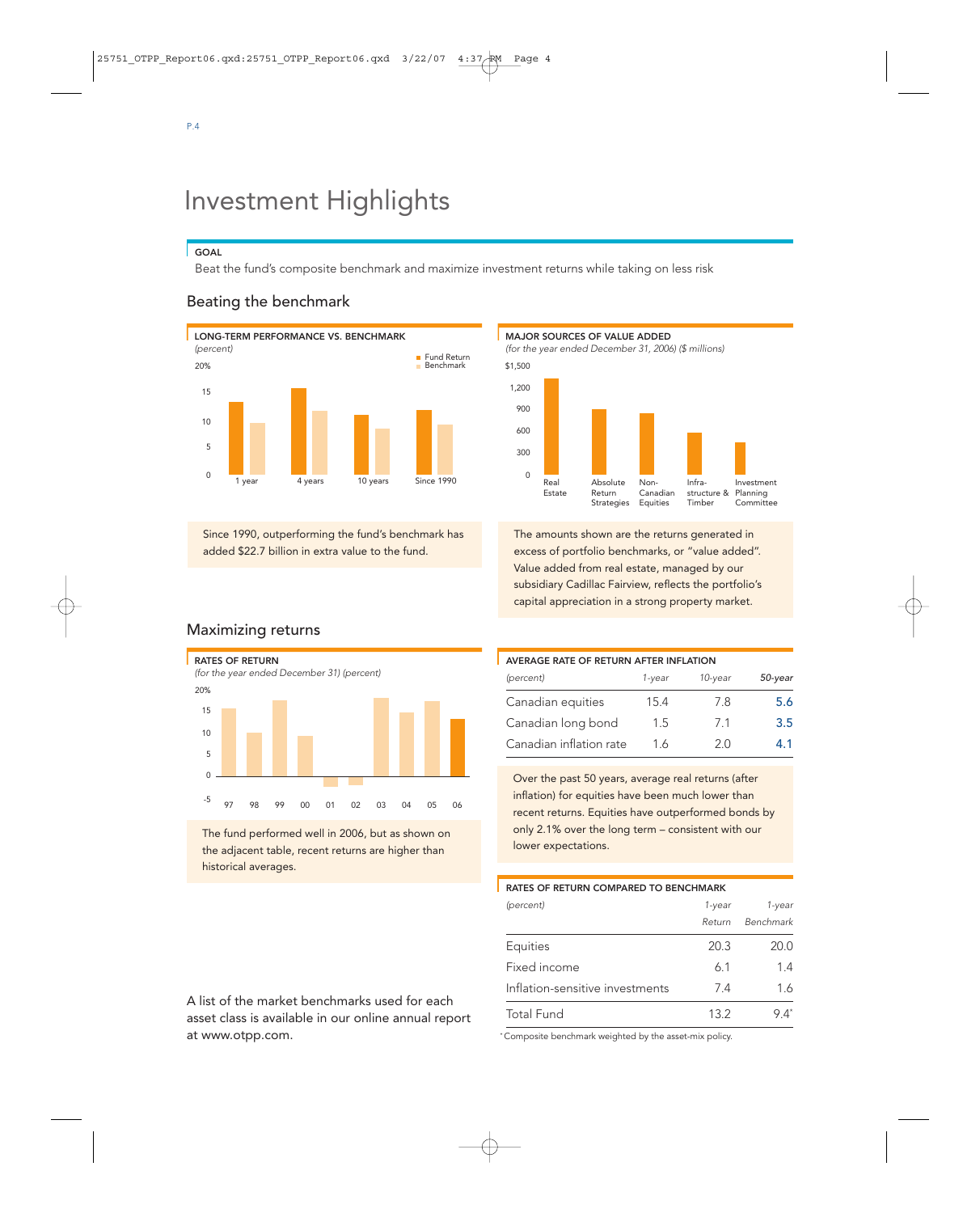## Minimizing risk

| <b>ASSET-MIX POLICY</b>                    |      |      |
|--------------------------------------------|------|------|
| (for the year ended December 31) (percent) | 2000 | 2006 |
| Equities                                   | 60   | 45   |
| Inflation-sensitive investments            | 22   | 33   |
| Fixed income                               | 18   | フフ   |

Equities are more volatile than other assets we hold. We have lowered the fund's overall exposure to equities since 2000 to reduce volatility in the contribution rate.

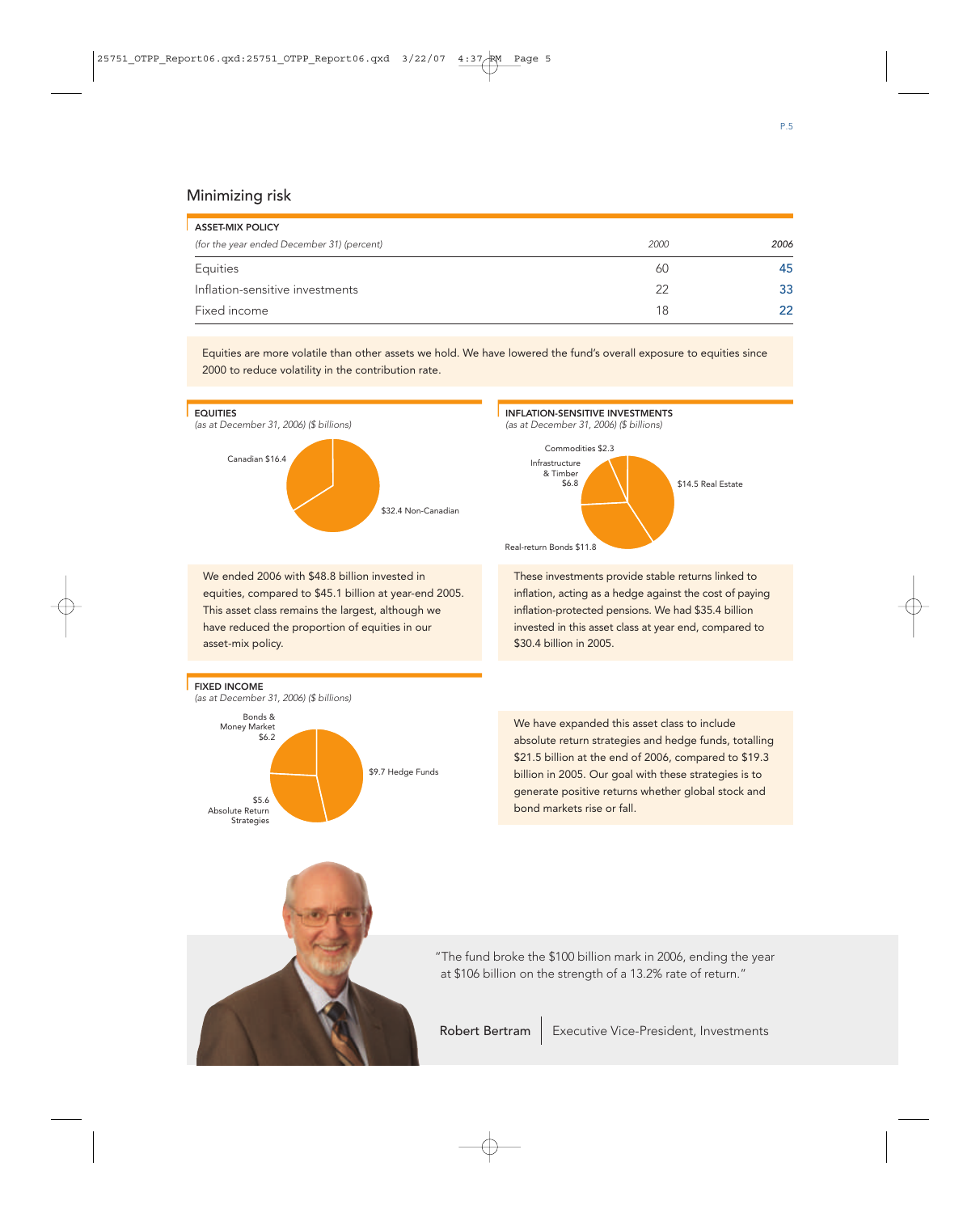# Major Investments

(as at December 31, 2006)

#### Bonds and Real-Return Investments

| (\$ billions)                                       |      |
|-----------------------------------------------------|------|
| Government of Canada bonds                          | \$94 |
| Canadian inflation-sensitive bonds,                 |      |
| notes and mortgages                                 | 93   |
| Canadian and international corporate bonds          | 92   |
| Province of Ontario debentures and provincial bonds | 8.1  |
| International government and real-return            |      |
| bonds and debt                                      | 3.8  |
| Commercial paper and bank notes                     | 3.4  |
| Canadian treasury bills                             | 1.3  |

# Real Estate Managed by Subsidiary

(\$ billions)

| The Cadillac Fairview Corporation Limited | \$14.5 |
|-------------------------------------------|--------|
|-------------------------------------------|--------|

#### Top 10 Real Estate Holdings

| Chinook Centre, Calgary                         |
|-------------------------------------------------|
| Le Carrefour Laval, Montreal                    |
| Les Promenades St. Bruno, Montreal              |
| Lime Ridge Mall, Hamilton                       |
| Markville Shopping Centre, Markham              |
| Pacific Centre, Vancouver                       |
| Polo Park Mall, Winnipeg                        |
| Sherway Gardens, Toronto                        |
| Toronto-Dominion Centre Office Complex, Toronto |
| Toronto Eaton Centre, Toronto                   |

#### Top 10 Private Companies and Partnerships

Bernstein Global Long/Short Equity Portfolio L.P. CTVglobemedia Inc. Canary Wharf Group plc Hancock Timber Resource Group InterGen N.V. Multiplan Empreendimentos Imobilarios S. A. Orbis Sicav Global Equity Fund Relational Investors LLC Resource Management Service Inc. Scotia Gas Networks PLC

#### Corporate Share/Units

| Security Name (millions)           | <b>Shares</b> | Fair Value |
|------------------------------------|---------------|------------|
| Nexen Inc.                         | 30.1          | \$1,933.2  |
| BCE Inc.                           | 42.8          | 1,357.5    |
| Macquarie Infrastructure Group     | 285.5         | 933.7      |
| Northumbrian Water Group plc       | 129.7         | 916.6      |
| Microsoft Corporation              | 25.1          | 875.0      |
| Royal Bank of Scotland Group, plc  | 11.9          | 541.8      |
| Fording Canadian Coal Trust        | 21.2          | 529.5      |
| Maple Leaf Foods Inc.              | 42.7          | 527.3      |
| Royal Bank of Canada               | 8.9           | 496.5      |
| Royal Utilities Income Fund        | 40.3          | 460.1      |
| Transurban Group                   | 58.3          | 421.9      |
| Manulife Financial Corporation     | 10.7          | 420.5      |
| Nestlé SA                          | 0.9           | 387.3      |
| Pfizer Inc.                        | 12.3          | 370.1      |
| Suncor Energy, Inc.                | 3.6           | 329.9      |
| Citigroup Inc.                     | 5.0           | 323.0      |
| Sanofi-Aventis                     | 3.0           | 322.2      |
| Toronto-Dominion Bank, The         | 4.6           | 317.6      |
| EnCana Corp.                       | 5.7           | 305.8      |
| Vodafone Group Plc                 | 87.8          | 288.3      |
| Macdonald, Dettwiler and           |               |            |
| Associates Ltd.                    | 6.1           | 259.2      |
| Samsung Electronics Co., Ltd.      | 0.4           | 253.6      |
| Canadian National Railway Company  | 4.9           | 245.8      |
| <b>Barrick Gold Corporation</b>    | 6.8           | 245.4      |
| Petroleo Brasileiro S.A.           | 2.1           | 243.3      |
| Canadian Imperial Bank of Commerce | 2.5           | 243.2      |
| <b>Total SA</b>                    | 2.8           | 235.5*     |
| CRH plc                            | 4.8           | 232.3      |
| Canadian Natural Resources Ltd.    | 3.5           | 220.4      |
| Yellow Pages Income Fund           | 16.7          | 217.0      |
| Eni S.p.A.                         | 5.5           | 214.5      |
| Cisco Systems, Inc.                | 6.6           | 211.2      |
| Alcan Inc.                         | 3.6           | 206.9      |
| Bank of Nova Scotia                | 3.9           | 206.2      |
| American International Group, Inc. | 2.5           | 205.3      |
| <b>Bank of Montreal</b>            | 3.0           | 204.3      |
| Altria Group, Inc.                 | 1.9           | 190.0      |
| China Mobile Limited               | 18.8          | 189.5      |
| Sun Life Financial Inc.            | 3.7           | 184.2      |
| Manitoba Telecom Services Inc.     | 3.9           | 184.0      |
|                                    |               |            |
| Research In Motion Limited         | 1.2           | 171.5      |
| Companhia Vale do Rio Doce         | 5.2           | 168.6      |
| <b>General Electric Company</b>    | 3.9           | 168.5      |
| JPMorgan Chase & Co.               | 3.0           | 168.0      |
| Verizon Communications Inc.        | 3.8           | 165.0      |

\*Includes fair market value of VVPR STRIP securities

For a full list of equities and trust units valued at more than \$50 million, please visit www.otpp.com > Investments > Major Investments.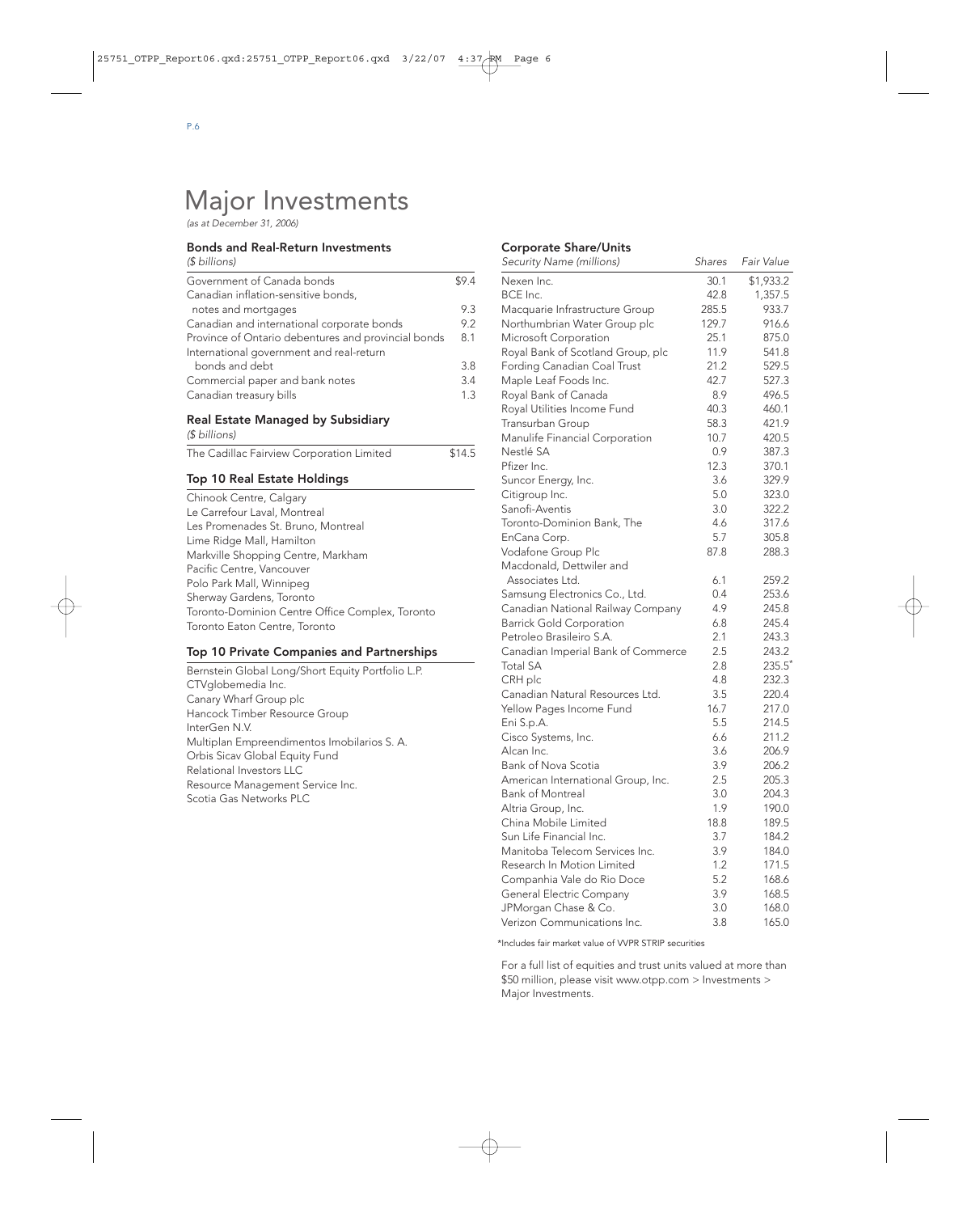# Member Service Highlights

### **GOAL**

Continually improve the level of service we offer plan members, without increasing costs

# Improving service for members

During 2006, we expanded the range and scope of our secure member website, <sup>i</sup>Access Web.

- 43% of retiring members initiated their retirement using our new online process
- 4,900 members updated their beneficiary information online for the first time
- 23,500 members used the online pension calculator to get pension estimates for different retirement scenarios
- 21,400 members viewed their annual pension statement online